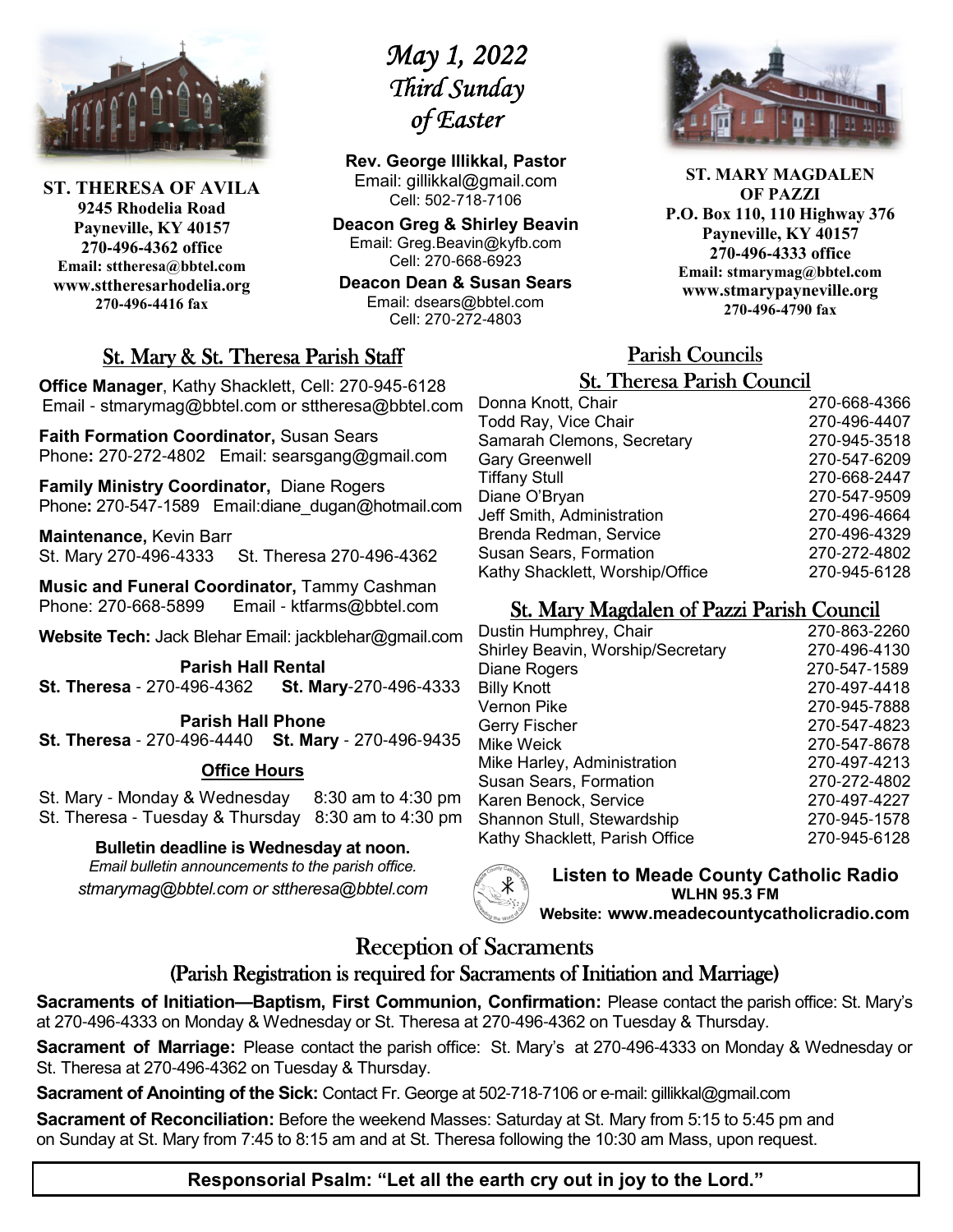### St. Mary Ministers for May 7th & 8th

**Lectors Sat 6:00 pm** Teri Dugan **Sun 8:30 am** Dustin Humphrey & Glenn Mattingly

**Altar Servers Sat 6:00 pm** Volunteer **Sun 8:30 am** Volunteer

### Fatima Statue



May 1 - Michelle Yokie

May 8 - Greg & Shirley Beavin

# St. Mary Friday Bingo **May 6, 2022**

**Manager:** Juanita Hall **Workers:** Darlene Livers, Michelle Yokie, Steven Osborne

#### **VOLUNTEERS NEEDED!!!!**



Volunteers are needed to sell pull tabs and help at bingo. The proceeds from bingo each year, help meet the budget. We earn approximately \$800-\$1,000 per week from bingo. If you can help, come to St. Mary

Parish Hall on Friday at 6:00 p.m. and talk to the bingo manager. Bingo starts at 7:00 p.m.



# Weekend Mass Schedule

**Saturday, 6:00 pm at St. Mary (January through June)**  6:00 pm at St. Theresa (July through December)

**Sunday, 8:30 am at St. Mary Sunday, 10:30 am at St. Theresa**

#### St. Theresa Ministers for May 8th.

Lectors<br>Sun 10:30 am Mike O'Bryan & Brayden Lancaster

**Altar Servers**

**Sun 10:30 am** Volunteer



Fatima Statue

May 1 - Barbara Barr

May 8 - Barbara Barr

There is a sign-up sheet in the vestibule at St. Theresa Church for anyone wishing to sign up to have the Fatima Statue in your home during 2022. Sign up now for the dates of your choice.

#### **St. Mary Magdalen of Pazzi Church Mass Intentions for the Week**

| Monday             | 8:30a.m.  | Eula Mattingly +                                                  |
|--------------------|-----------|-------------------------------------------------------------------|
| Wednesday          | 6:30 p.m. | Bob Bruner +                                                      |
| Saturday<br>Sunday | 6:00 p.m. | St. Mary & St. Theresa Parishioners<br>8:30 a.m. Georgia Barley + |

#### **St. Theresa Church Mass Intentions for the Week**

| Tuesday  | 8:30 a.m. Deceased of John & Viola Elder Family + |
|----------|---------------------------------------------------|
| Thursday | 8:30 a.m. Amelia Barr +                           |
| Sunday   | 10:30 a.m. Carissa, Rance & Adie Foushee +        |
|          |                                                   |

# Stewardship of Treasure

| <b>St. Mary Weekly goal</b>            | 3,684.00 |
|----------------------------------------|----------|
| <b>April 24th collection</b>           | 1,999.50 |
| OVER/UNDER minimum weekly goal         | 1,684.50 |
| <b>Improvement Fund</b>                | 415.00   |
| <b>Rice Bowl</b>                       | 200.00   |
| <b>St. Theresa Weekly Goal</b>         | 3,076.00 |
| <b>April 24th collection</b>           | 2,466.04 |
| OVER/ <b>UNDER</b> minimum weekly goal | 609.96   |
| <b>Improvement Fund</b>                | 225.00   |

*Thank you for your stewardship sacrifice… it IS appreciated!*

What's Happening This Week

**Sunday, May 1st** *8:30 am Mass at St. Mary* - *First Communion Day 10:30 am Mass at St. Theresa* - *First Communion Day*

**Monday, May 2nd** *8:30 am Mass at St. Mary 9am*-*1pm, 5pm*-*8pm Eucharistic Adoration at St. Mary 7:00 pm St. Mary Parish Council Meeting at St. Mary Hall* 

**Tuesday, May 3rd** *8:30 am Mass at St. Theresa 6:30 pm Bible Study at St. Theresa Convent*

**Wednesday, May 4th** *6:30 pm Mass at St. Mary 6:30 pm Religious Ed. Classes* 

**Thursday, May 5th** *8:30 am Mass at St. Theresa 12:15 pm National Day of Prayer Service at M.C. Courthouse*

**Friday, May 6th** *7:00 pm St. Mary Bingo* 

**Saturday, May 7th** *7:30 am Men's Prayer Group at St. Mary Gathering Space 6:00 pm Mass at St. Mary* 

**Sunday, May 8th** *8:30 am Mass at St. Mary 10:30 am Mass at St. Theresa* 

# Parish Council Meetings

May 2 - 7:00 pm St. Mary Parish Council Meeting



May 9 - 7:00 pm St. Theresa Parish Council Meeting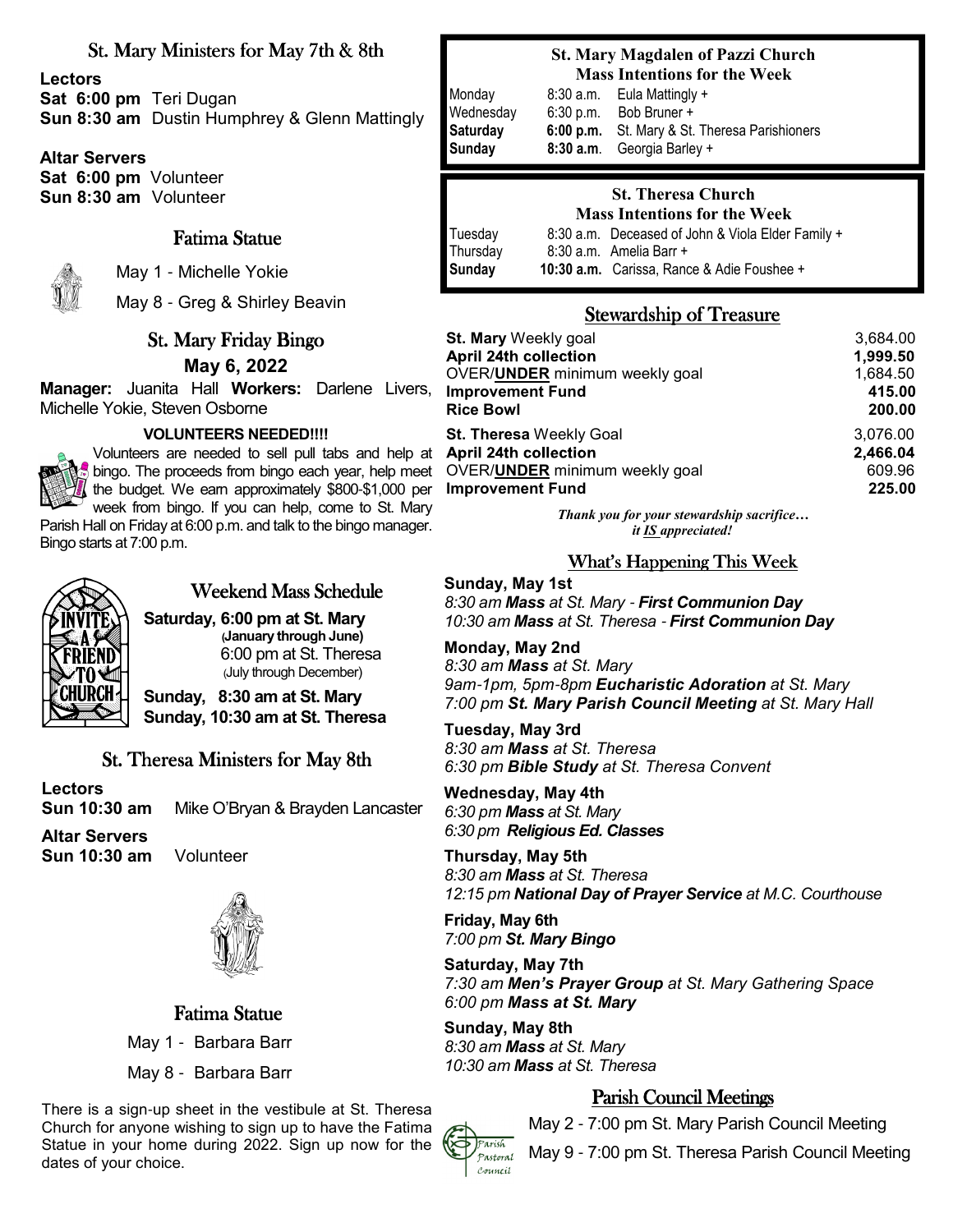### First Holy Eucharist



Congratulations to the following children who will make their First Holy Communion this Sunday, May 1st...

#### **at St. Mary Magdalen**

Presley Medley Blair Stull

Kymber Jenkins John Anthony McMahan

#### **at St. Theresa**

Hallee Mattingly **Annabelle Lind**  Grant Lind Greg Popham Millie Popham Lincoln Prather Emmett Vessels

#### **Congratulations**



We had a nice turn out for our annual Thank You! Appreciation Dinners on April 21st at St. Mary and on April 28th at St. Theresa as we thanked our parish volunteers for all that they do.

Congratulations to the 2021 Parishioner of the Year winners - **Bill & Brenda Knott** at St. Mary and **Stephen & Crystal Barr** at St. Theresa. A special thanks to the Meade County Cattlemen Association for grilling our steaks, burgers & hot dogs; to the ladies & men who organized the delicious meals and a special thanks to everyone else who helped with the dinners. Thank you everyone for all you do for our parishes! It is very much appreciated!

#### National Day of Prayer

The Meade County Ministerial Association will **National Day** host the annual **National Day of Prayer**  of Prayer **Service** on **Thursday, May 5th, from 12:15 to 12:45 p.m.** in front of the Meade County Courthouse. Everyone is invited and encouraged to attend!

#### Early Bird Registration for Religious Ed.

Please preregister for the 2022/23 Religious Ed Program. Packets were distributed during Religious Education class. Additional packets are available at the back of both churches. \$10 for one child, or \$20 per family due by June 1, then price increases to \$15 for one child or \$25 per family. Preregistration will greatly assist with planning for next year!!

#### Parish Pictorial Directory



Thanks to all who stopped to get your picture take for the new directory. We still need several more. We will try to take more each weekend at Mass or you can email a picture to us. Send to shirleybeavin@twc.com or to one of the

parish offices. If you have a picture of a parish activity you think would be good for the directory, feel free to send it also.

#### Church Cleaners for May

**St. Mary** - Patty Stull, Lanette McMahan, Teri Stull, Jessica Wathen

**St. Theresa** - Brenda Redman, Marie Ray, volunteers needed

#### **Mowing Season**

**Just a reminder!** During mowing season at both St. Mary and St Theresa Cemeteries, no benches, flower arrangements, statues, or any other objects are permitted on the ground that will interfere with cemetery mowing or weed-eating. Shepherds hooks are acceptable only if they are placed right next to the monument and the arrangements hanging on them don't interfere with mowing/weed-eating. Small statues or any other objects placed on the base of the monument must be glued to the base so they don't end up on the ground. Please note when flower arrangements get blown off due to high winds, we have no way of knowing which grave they belong to unless you put the name from the monument it goes on.

**Volunteers needed** - Kevin Barr is looking for volunteers to help weed-eat around the monuments in St. Mary Cemetery; which takes him roughly 8 hours. The more volunteers we can get, the less time it would take for each person. If you can help, please call the parish office or talk to Kevin.

#### St. Joseph Children's Home



Did you know that Kentucky is currently at the highest number of children in out of home care ever recorded? Over 10,000 children have been

removed from their biological homes due to substance abuse by the birth family, domestic violence, or some type of abuse or trauma to the children. The need for foster and/ or adoptive homes is greater than ever. Kentucky kids need you! Do you have love to give? If not you, then who? Foster the Future - give a child a home! For more information, please contact Kayla at 502-893-0241, ext. 204 or email: KaylaC@sjkids.org or visit our website at www.sjkids.org. Next information meetings are scheduled for May 3 and June 7 at 5:45 p.m.

#### Meade County Catholic Radio - 95.3 FM

Thank you for your support throughout the year. We ั้⊁ are blessed to have this station in our area. Tune us in at 95.3 FM, listen anywhere downloading the Meade County Catholic Radio App on a smart phone or access us through the internet at MeadeCountyRadio.com, and/or listen to any of the "Discussions" shows on YouTube. Our mailing address is Meade County Catholic Radio, P.O. Box 40, Payneville, KY 40157.



# **Christ & Company Youth Activities**

**May 22** - **Senior Mass**. More info later!

**June** - **Vacation Bible School**. Youth needed to assist with crafts, games, snacks, etc. Date to be determined.

**July 9** - **St. Mary Picnic** - Youth needed to host the Baby Contest, assist with chicken preparation, and clean-up. More info later.

**July 20** - **Youth Day at Holiday World** through Office of Youth and Young Adult Ministries. Cost \$50, includes a catered meal.